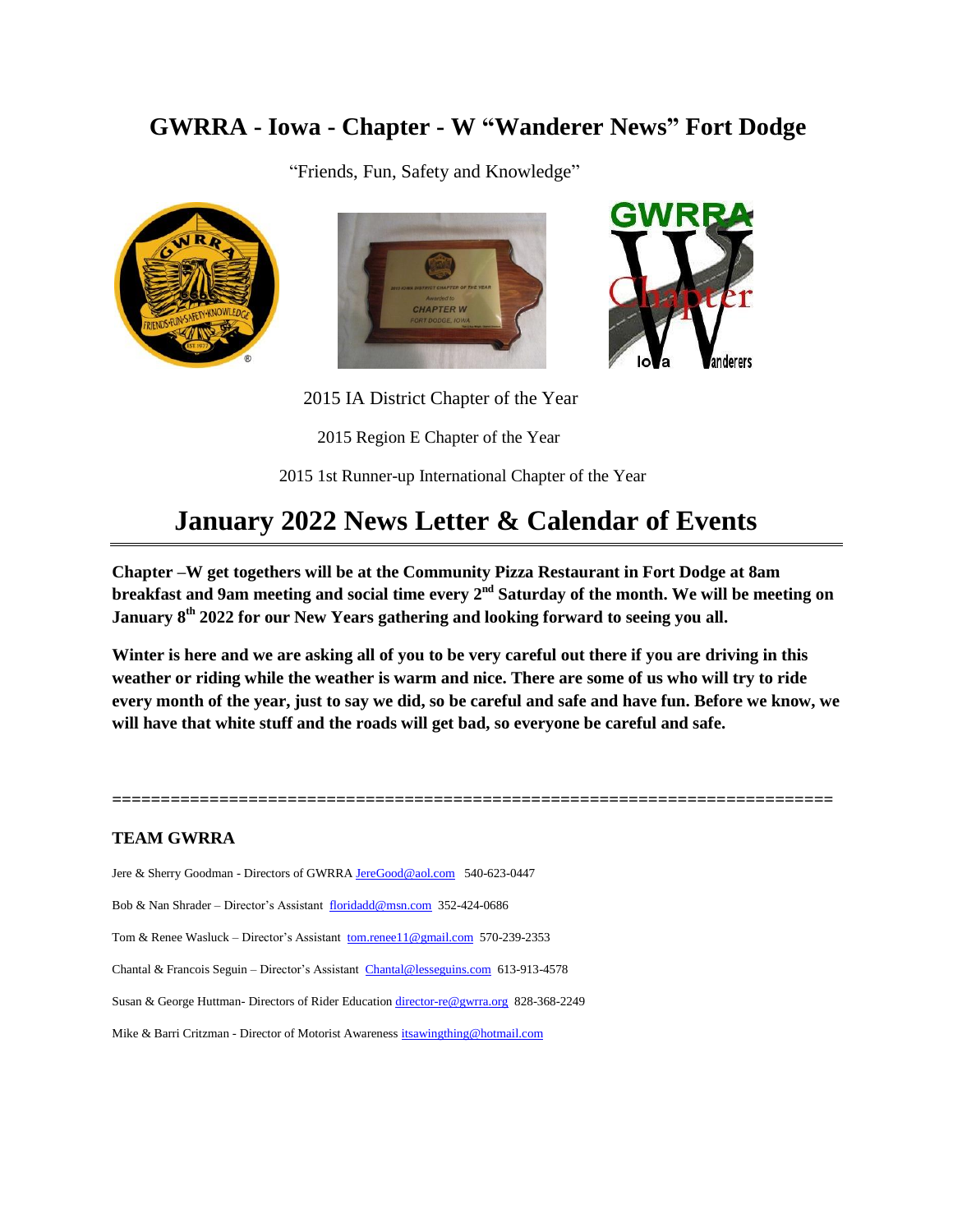#### **TEAM IOWA**

Iowa District Directors: Roxanne Odor & Roger Munson

#### **Wanderer Team**

Directors: Tim & Diane Cook [tdcdec14@gmail.com](mailto:tdcdec14@gmail.com) Tim --515-570-4992 , Diane—515-570-6069

Assistant Director/MAP: John Kilmer [barbjon@frontiernet.net](mailto:barbjon@frontiernet.net) 515-570-5189

Treasurer: Timmy & Deb Lentsch [timmylentsch@gmail.com](mailto:timmylentsch@gmail.com) 515-570-1138

Membership Enhancement: Jay Sylling [ksylling@iowatelecom.net](mailto:ksylling@iowatelecom.net) 712-660-1442

Ride Coordinators: Roger Vansikel & Gary Kuehnast

Communications: Roger & Vicki Harris [rvharris@frontier.com](mailto:rvharris@frontier.com) 515-571-1258 or 515-571-1915

**====================================================================** 

**Birthdays**: Jay Sylling 1/2 , Marilyn Vansickle 1/6 , Alexander Watson 1/6

**Anniversaries:** ??????

#### **Happy Birthday and Happy Anniversary to All who celebrate in January**

**We need a new Birthday and Anniversary list from everyone, Thanks.**

===========================================================

#### From the Chapter Directors

#### Hey All

Happy New Year!!!! Hope and trust everyone had a great Christmas. Thank you all that could come to our Christmas party in December. Winter is here, but Spring is just around the corner from there! Think of what or where you might like to do this coming year. Any and all suggestions are encouraged and welcomed  $\Box$ . Happy birthday to Jay Schilling on January 2nd. Happy birthday to Marilyn VanSickle and Alexander Watson on January 6!! If we missed anyone, my apologies. We would like to take the the time to extend our condolences to the family of Wayne Albee. Wayne was a past member of Chapter W, a dear friend to many, and brother to Vicki Harris. Wayne will be deeply missed by all who knew him or rode with him. He was one of a kind super nice guy! Look forward to seeing you all on the 8th at Community Tap in Fort Dodge. Until then, embrace the day-enjoy the ride!

Tim and Diane Cook Chapter W Directors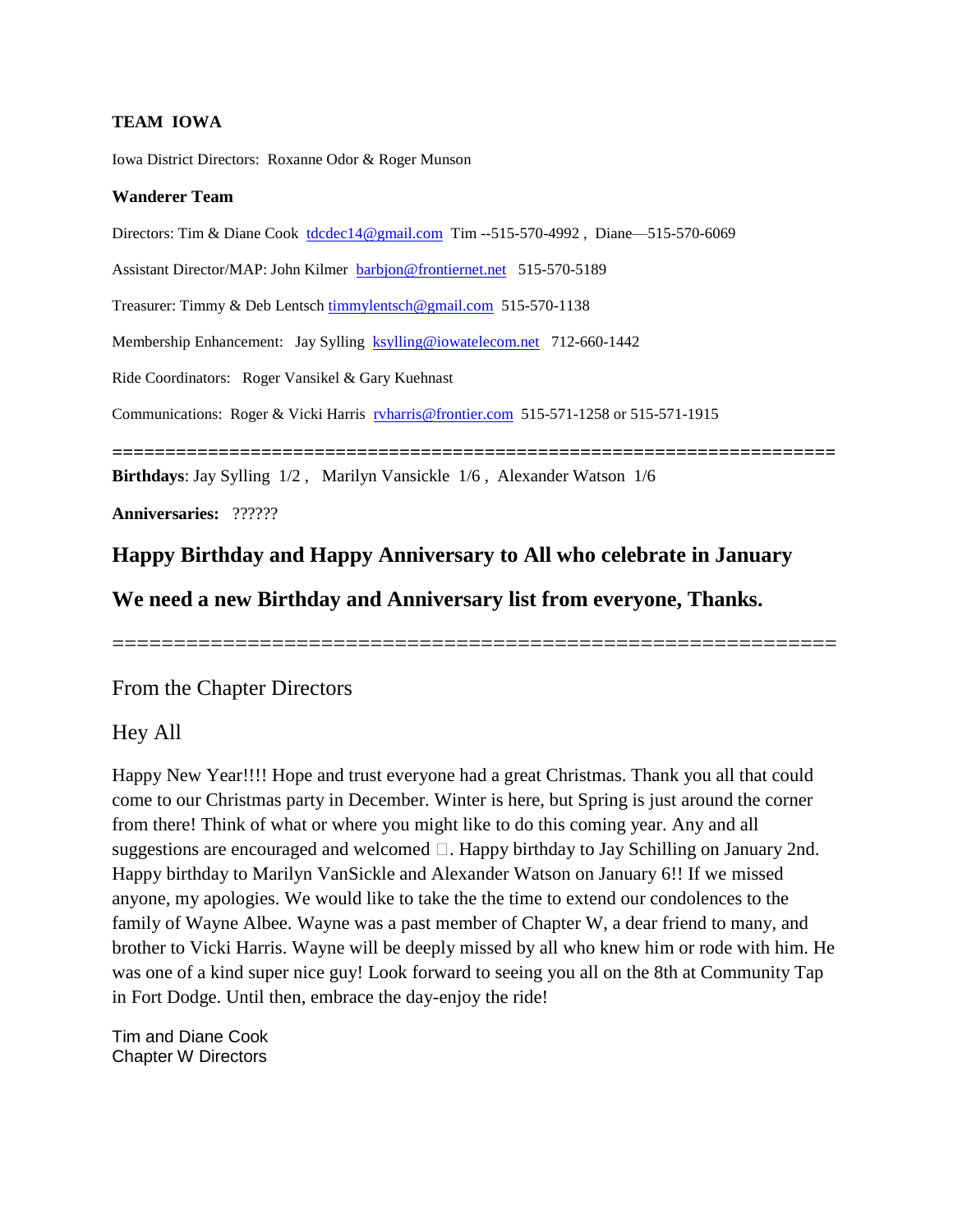#### **Membership Enhancement Coordinator**

Remember that we are celebrating our  $9<sup>th</sup>$  year as a Chapter in GWRRA and tell those thank you for all the great years we have had. We plan to have many more years of fun with all our friends in GWRRA, and thanks for all the great jobs you all are doing in participating in Chapter Life and with others.

Our Chapter Get togethers will be at the Community Pizza in Fort Dodge at 8:00am, we will be having breakfast available at 8am, to socialize and just have fun. This January  $8<sup>th</sup>$  2022 meeting, we are looking forward to seeing all of you, to welcome in the NewYear.

Remember that we always want you to bring a friend to our gatherings and invite those to join us on a ride, (weather permitting) if they ride a bike/trike or drive an auto, all are welcomed to join in our fun events and activities. We want all those who want to particpate in a safe and fun experience, and join us for a good time. People love to be with others and not be left out of all the fun, be good and see you all later.

Remember that we can always talk with someone who may or may not ride and may want to be with a good group of people, how just want to have fun. Chat with a friend or maybe someone new about there is an organization that has a lot of people and benefits for those how like to ride motorcycles or just want to be with a fun group and go and do things and see places and things we all have wanted to do. Let them know we are out there and we would like to meet with them and have fun together. GWRRA is for everyone and they might have a lot of fun and enjoy them.

## **Look I/We have Something For Sale**

Remember that we do have memebers who do have items For Sale and we do have space in the Newsletter to list those items For Sale to you all those things that may be of interest to others. Just let us know and we will post those items. SEND your items to Roger Harris at [rvharris@frontier.com](mailto:rvharris@frontier.com) and will get into news letter, articles and photos would help sell your items.

## **Chapter Shirts**

For those of you wanting chapter shirts, they are on hold, till a new supplier is available. Lee will keep us informed.

Those of you wanting the new wanderer shirts that Tim & Diane had made, please let them know if you want a shirt and sizes.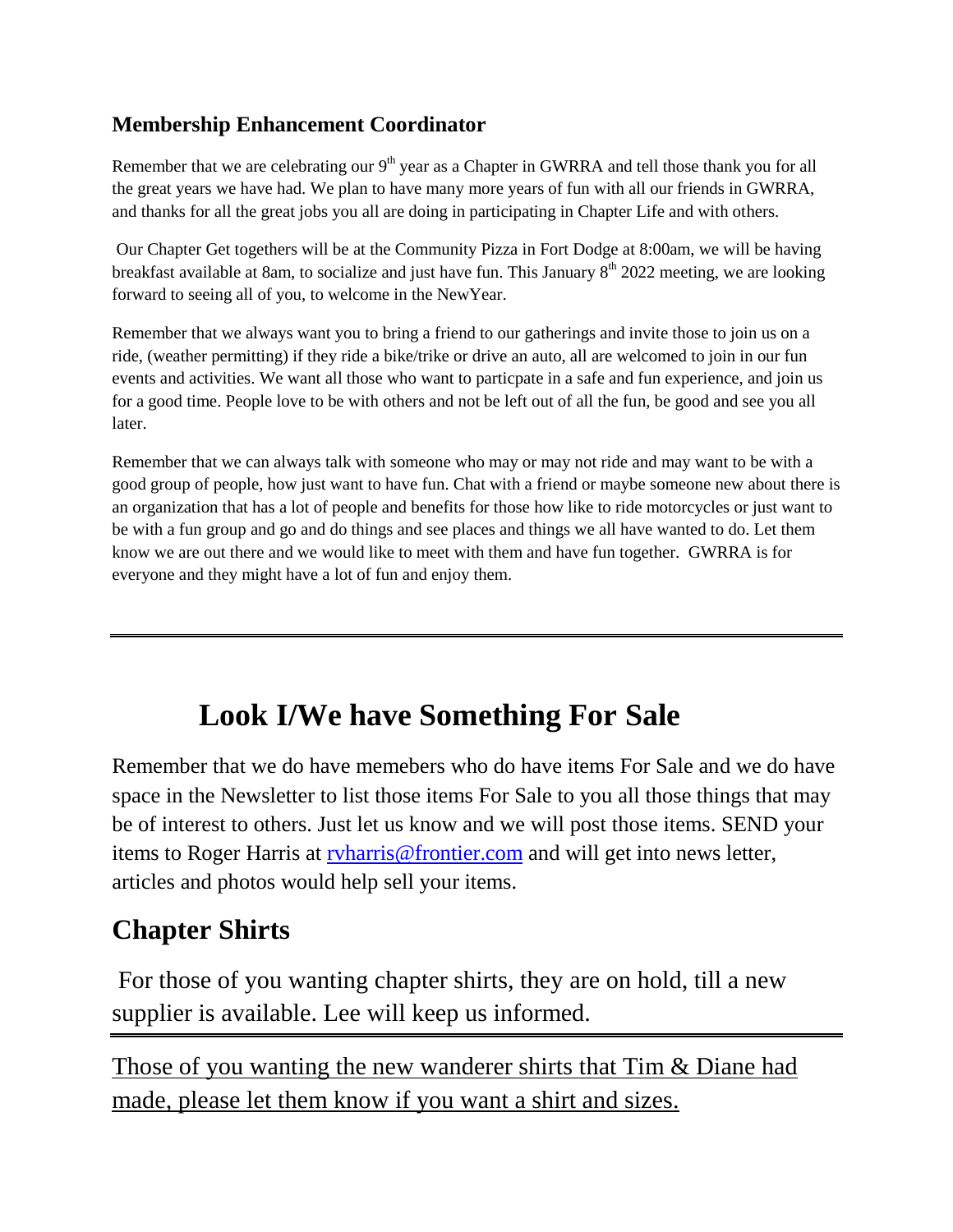## **Calendar of Events**

## *Chapter Ia –W Events*

*Jan 8***th 2022 Chapter W Get Together , 8am gathering, Community Pizza, Ft Dodge** 

**Feb. 12th 2022 Chapter W Get Together, 8am gathering, Community Pizza, Ft Dodge**

## **2021 Events around the State:**

**Chapters around Iowa will be having events and gatherings.**

## **2021 Events out of State:**

**Check your WingWorld mag for all the events you want to attend and the districts and chapters for info.**

**Wing Ding 43 2022 in Shreveport Louisiana, June 28 thru July 2**

**We want to wish all of you a very wonderful New Year, as we usher in new things and new places to go, and new friends to ride and be with.**

**Remember to be thinking of those places you want to see and fun things to do with all our friends in 2022.** 

*Bring those ideas to the gatherings so we can get them on our todo list for 2022*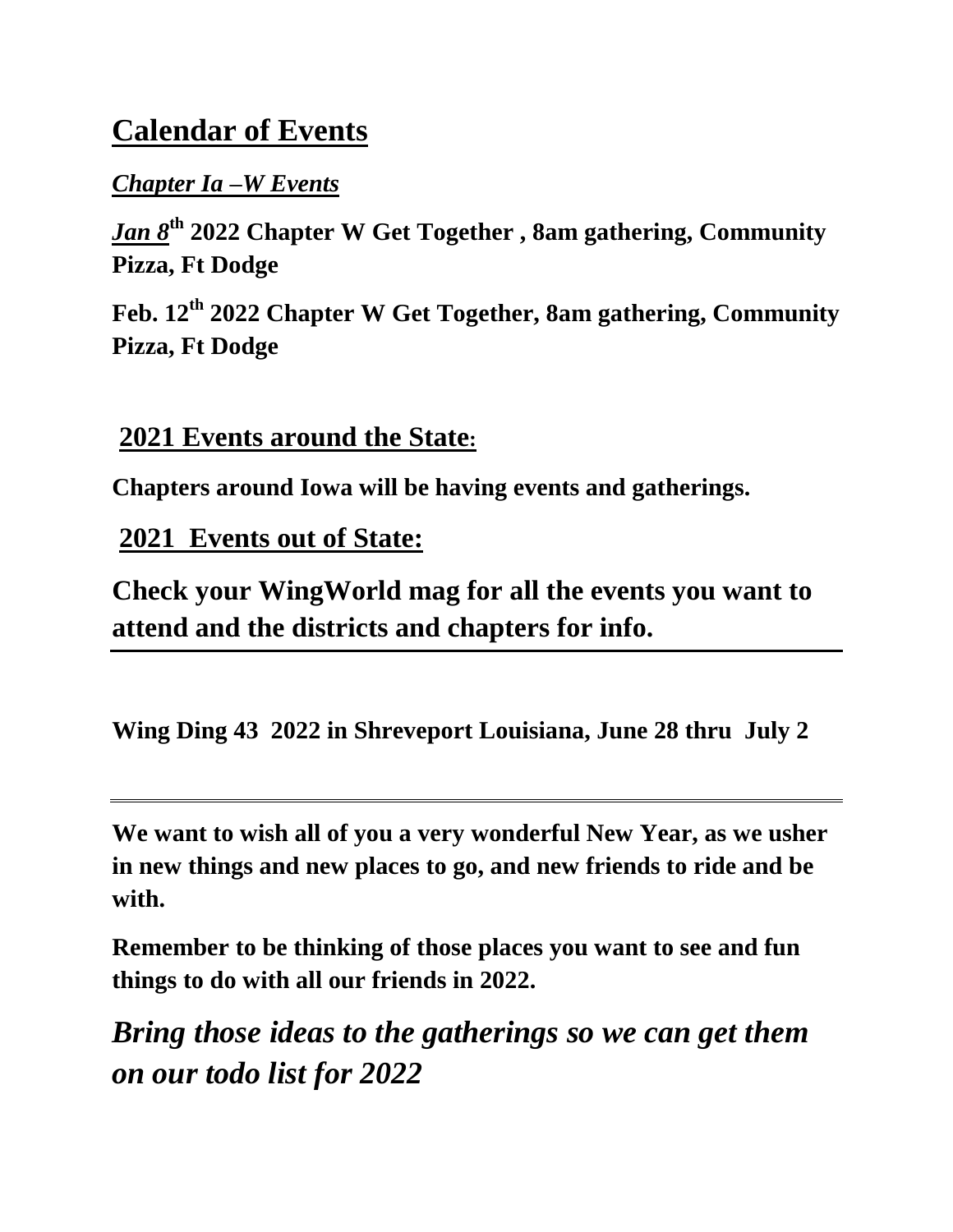*On a sad note to all, a long time friend and Charter member of Chapter W, Wayne Allbee, has pasted away and we want to remember him and his family in our prayers. Wayne will be missed by all.*



# *Wayne Allbee12/26/21*

*From your Iowa District Educator,*

*It is time to start planning your 2022 calendar if you haven't started already. We would like to offer CPR/First Aid classes around the district. We have a number of instructors so we should be able to find a date and a person or two to come and teach a class. Please let me know if your chapter wants to set something up, or if you, as an individual, is looking for a class. My function is only to help set up the class but I need to be involved so that we can make sure we have the personnel and the equipment is ready, make sure that the course is documented correctly so you get credit for the class, and to help advertise for the class so all of our membership knows about the class in case someone is looking for an offering.*

*We have set a date for the Iowa District Safety Weekend for 2022. It will be on May 21st and 22nd at the Ankeny Campus of DMACC again. We will only be offering the riding courses this year since we are trying to set up the CPR classes to be more conveniently located for you. Unfortunately, we have a hard time finding a location other than at DMACC, who has large enough parking lots, classrooms available and has never charged us for the use of their property.*